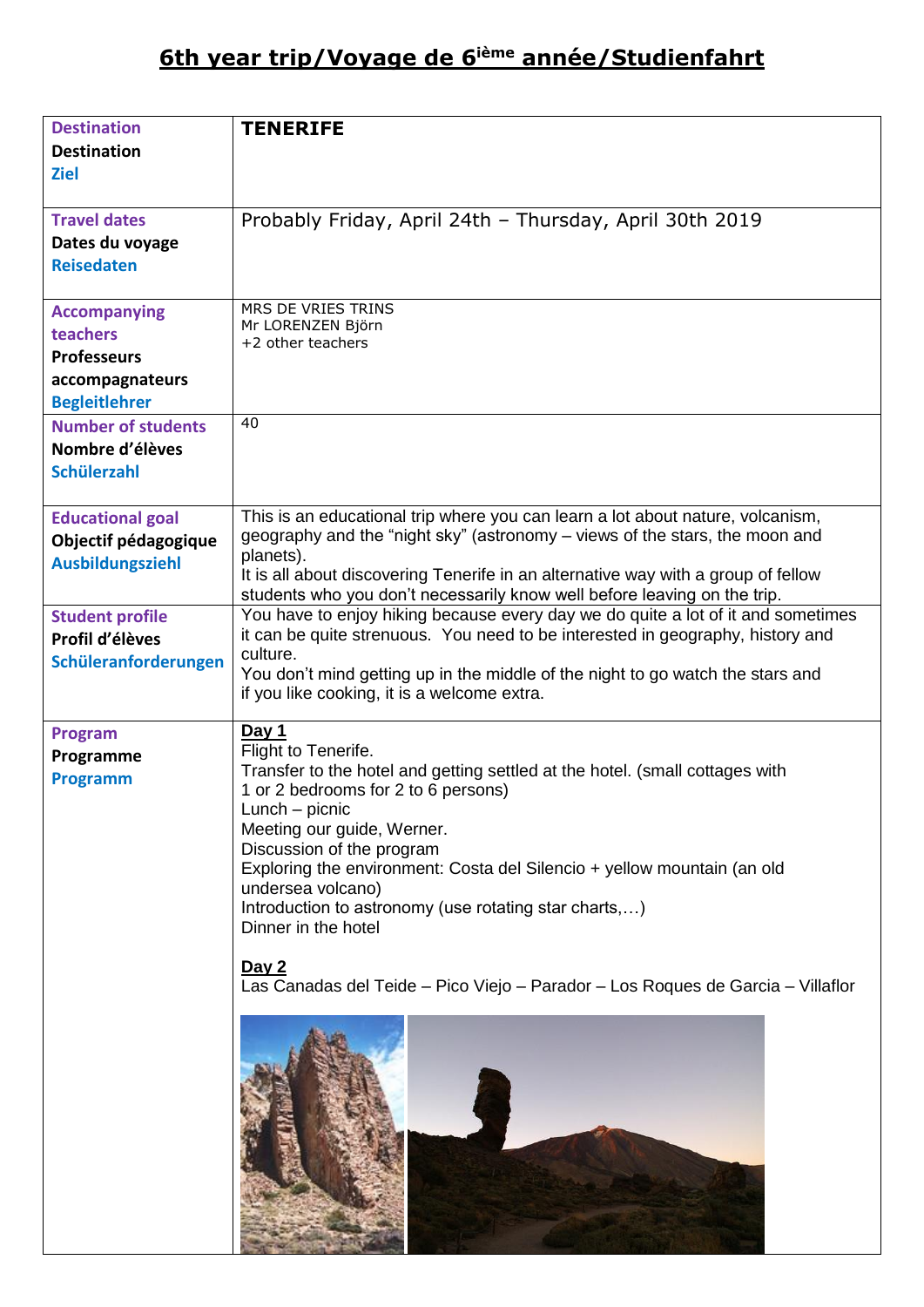



Dinner in the hotel First evening on the TEIDE : the discovering of the main spring constellations Back in the hotel after midnight.

## **Day 3**

Walking : Las Canadas del Teide – part 2 Montana Blanca + Visitor centre and botanical garden Flora of the Canary islands Observatories Izana Swimming pool at the hotel. Cooking contest. Free evening.

# **Day 4**

### **Masca**

Masca is one of the most picturesque parts of the island and is the tip of the northwest that is covered by the Teno Mountains.

Deep ravines interlaced with lush green flora accompany the winding roads. The road leading from Buenavista del Norte passes along narrow hairpin bends towards the village of Masca.

It was until recently virtually unknown, but has now become a centre of attraction for those touring the island. The setting of the village is magical and its houses perch precariously on the narrow ridges of dramatic rock formations.

Reputed to have been a Pirate hideaway, the small Bay of Masca on the coast is a three-hour walk from the village through stunning scenery.







Dinner in the hotel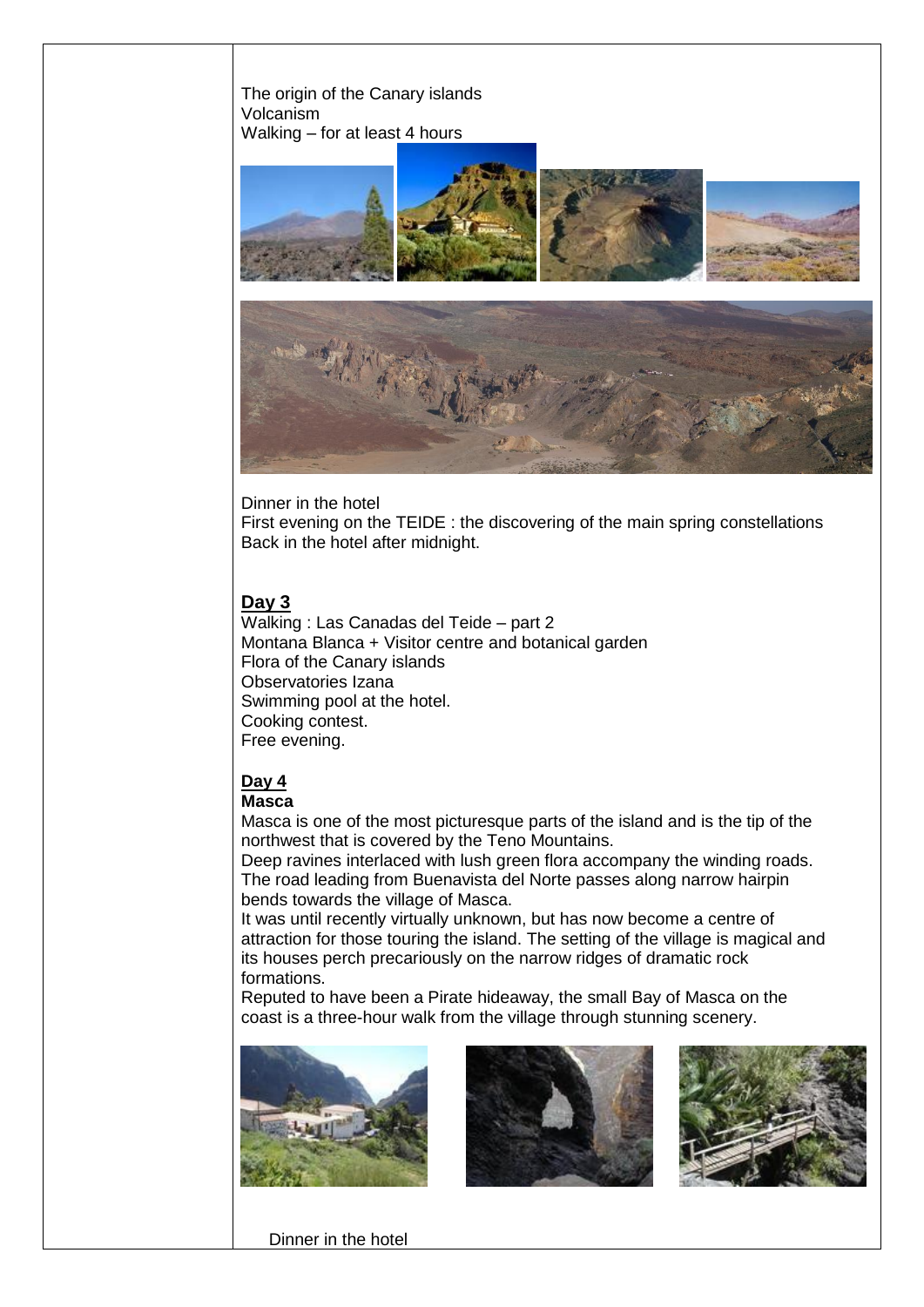## **Day 4**

## The north-east of Tenerife : Santa Cruz – Taganana - Candelaria

Santa Cruz, capital of the island and province, was initially founded on the beaches of "Añazo". These days it is a bright and modern city which has known how to look after its historical sights. The heart of Santa Cruz iconsists of the squares of " La Candelaria" and " Plaza de España" opposite the bustling harbour. We visit the only white sand beach of Tenerife "Las Terecitas". As we climb past San Andrés, a small fishing village, and go through the impressive mountain range of Anaga, we arrive at one of the most picturesque parts of the island, Taganana, a typical whitewashed village in a beautiful enclave where you can enjoy yourself with the local fresh fish for lunch (optional).

The history of the Canary islands Dinner in the hotel Observation 2 of the night sky.

# **Day 5**

### Arafo

These beautiful lands were occupied by the indigenous people before the European conquest. The isle is named after an ancient guanche chief. This area was densely populated by the guanches; various sepulchral and dwelling caves have been discovered in the canyons and amid the summits, as well as on the coast.

Dinner in the hotel

Free evening.

**Day 6 Garachico Culture:**



Aside from the stunning natural surroundings – Mount Teide, black sand coves, cliffs, verdant hillsides - into which it is nestled, what is it that makes Garachico so appealing? Garachico lives in a constant state of meticulously cared for, postcard-worthy perfection. Convents and noble mansions grace intimate plazas while traditional stucco [Canarian houses](http://www.whattenerife.com/canarian-house.html) - in cheerful shades of yellow, white, pink, orange and red – grace clean cobblestone streets, lined with flower pots. In fact, the architecture of historical Garachico has even garnered a Gold Medal for Fine Arts.

### **Garachico Beaches:**



If you need a healthy dose of fun in the sun while you're in town, you can find unique [beaches](http://www.whattenerife.com/tenerife-beach.html) both in and around Garachico.